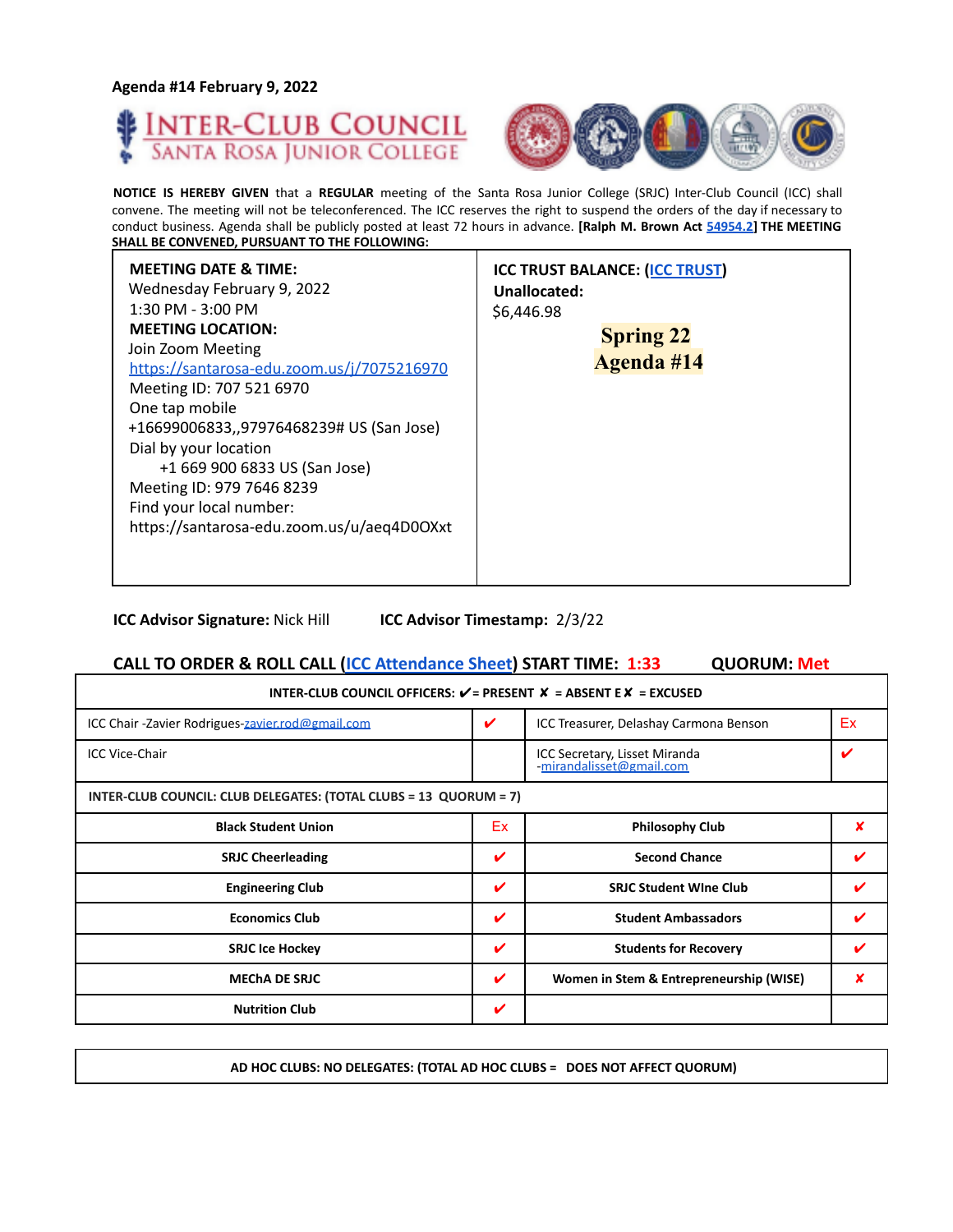| <b>Student Nurses Association</b> | <b>SRJC Water Polo</b> |
|-----------------------------------|------------------------|
|                                   |                        |
|                                   |                        |
|                                   |                        |

**1. APPROVAL OF:** *The Inter-Club Council (ICC) shall review the current Agenda and the documented record of the previous meeting (known as 'Minutes') - making corrections as needed. Any changes to the Agenda will be noted in this section.*

**1.1.** CURRENT MEETING AGENDA:

**MOTION: Student Ambassadors SECOND: Engineering OUTCOME: Approved LEAD: Zavier Rodrigues**

**1.2.** PAST MEETING MINUTES: **[Meeting](https://docs.google.com/document/d/1LZ0_QUWC0CCRMBSTxIijGBXSWFeNcm6mRslZ6sZaO9w/edit?usp=sharing) #13 Minutes**

**MOTION: Student Ambassadors SECOND: Engineering OUTCOME: Approved LEAD: Zavier Rodrigues**

**2. PUBLIC COMMENTS (3 minutes per speaker, 15 minutes per topic)** Link to a timer *Members of the*

Public may address the ICC. Those who wish to speak are asked to, but are not required to, provide the ICC *Secretary with their name and contact information to be noted in the minutes. Clarifying questions and comments may be entertained. The ICC may restrict Public Comment to only speakers who wish to comment on items on the Agenda.*

*[Ralph M. Brown Act (California Government Code §54950-54963, specifically §54954.3]*

*Matti- Well-being Wednesday next week. This Friday is the Planning and Development town hall meeting. They encourage everyone to contribute. Register and show up :*

*<https://strategic-planning.santarosa.edu/town-hall-meeting-schedule>*

*California Homemakers Association is always looking for volunteers, they help the community and are currently looking for volunteers for they Tamale Donation.*

# **3. CLUB ACTIVATION & ICC MEMBERSHIP (APPOINTMENTS / REMOVALS / CORRECTIONS)**

The ICC is tasked with the responsibility to determine which district organizations are and are not clubs. At this time, the ICC may choose to 1. Recognize and Activate new clubs to the College, adding to the ICC *Membership 2. Inactivate Clubs from the College, removing from the ICC Membership 3. Appoint or* Remove ICC Executive Officers 4. Make Corrections to Club Names 5. Merge Clubs, or 6. Change the Type of *Club.*

### **3.1.** APPROVAL OF THE ABOVE CLUB ACTIVATION & ICC MEMBERSHIP CHANGES: **MOTION: Student Ambassadors SECOND: Nutrition OUTCOME: Approved LEAD: Zavier Rodrigues**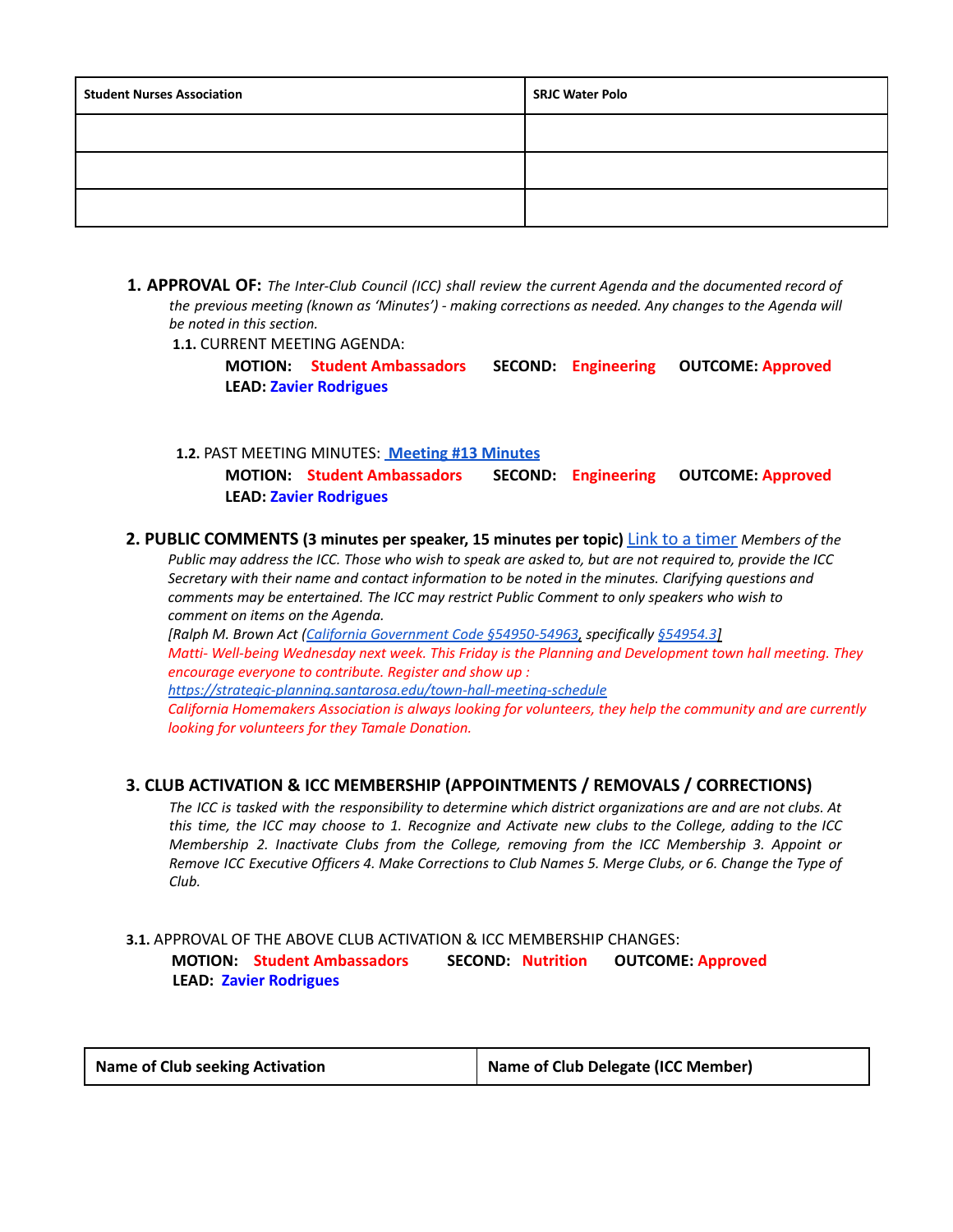| <b>Biology Club</b>                            | Ani Fowler            |  |
|------------------------------------------------|-----------------------|--|
| <b>Chemistry Club</b>                          | <b>Michael Vu</b>     |  |
| <b>Circle K International</b>                  | <b>Lisset Miranda</b> |  |
| <b>Intervarsity (for Ad-Hoc)</b>               | <b>Julia Heath</b>    |  |
| <b>Physics Club</b>                            | <b>Joshua C</b>       |  |
|                                                |                       |  |
| <b>Change Club Type</b>                        |                       |  |
|                                                |                       |  |
| <b>Club Removals</b>                           |                       |  |
|                                                |                       |  |
| Name of Current Club seeking Renaming of Club: | The Club's New Name   |  |
|                                                |                       |  |

#### **4. New Business**

**4.1. Motion to approve \$600 for Club Day prizes [FORM](https://studentlife.santarosa.edu/sites/studentlife.santarosa.edu/files/documents/ICC%20Grant%20Application%20-Club%20Day%20Giveaway%20%281%29.pdf) Lead: Zavier Rodrigues MOTION: Student Ambassadors SECOND: MEChA OUTCOME: Approved**

#### **5. REPORTS and Announcements**

*A section for reporting out petenent informational discussion, usually used to help club members have more details before voting on new business items in the next meeting's agenda. Also used for PRESENTATIONS, EVENT EVALUATIONS, and QUESTIONS.*

#### **5.1. CLUB REPORTS**

**WINE- Wine tasting Feb. 18th from 5:30pm-6:30pm [SIGN](https://docs.google.com/forms/d/e/1FAIpQLScaZ9AmCT_u90b60G6dRzgl-BAlmpD0pM0xS_gCvDn9H8H8Ag/viewform) UP, Finance Committee meets Thursdays 9-10am**

**Cheerleading: Fri. Feb 18th at 6pm they have tryouts [bearcubscheer@gmail.com](mailto:bearcubscheer@gmail.com) , you can email them to get the zoom link for their meetings.**

**5.2. ICC CHAIR REPORT**-**Zavier Rodrigues- CLUB DAY Report - we could have in-person Club Day on march 2nd - ideas: fundraising by pie-ing Faculty, pet therapy, club booths,**